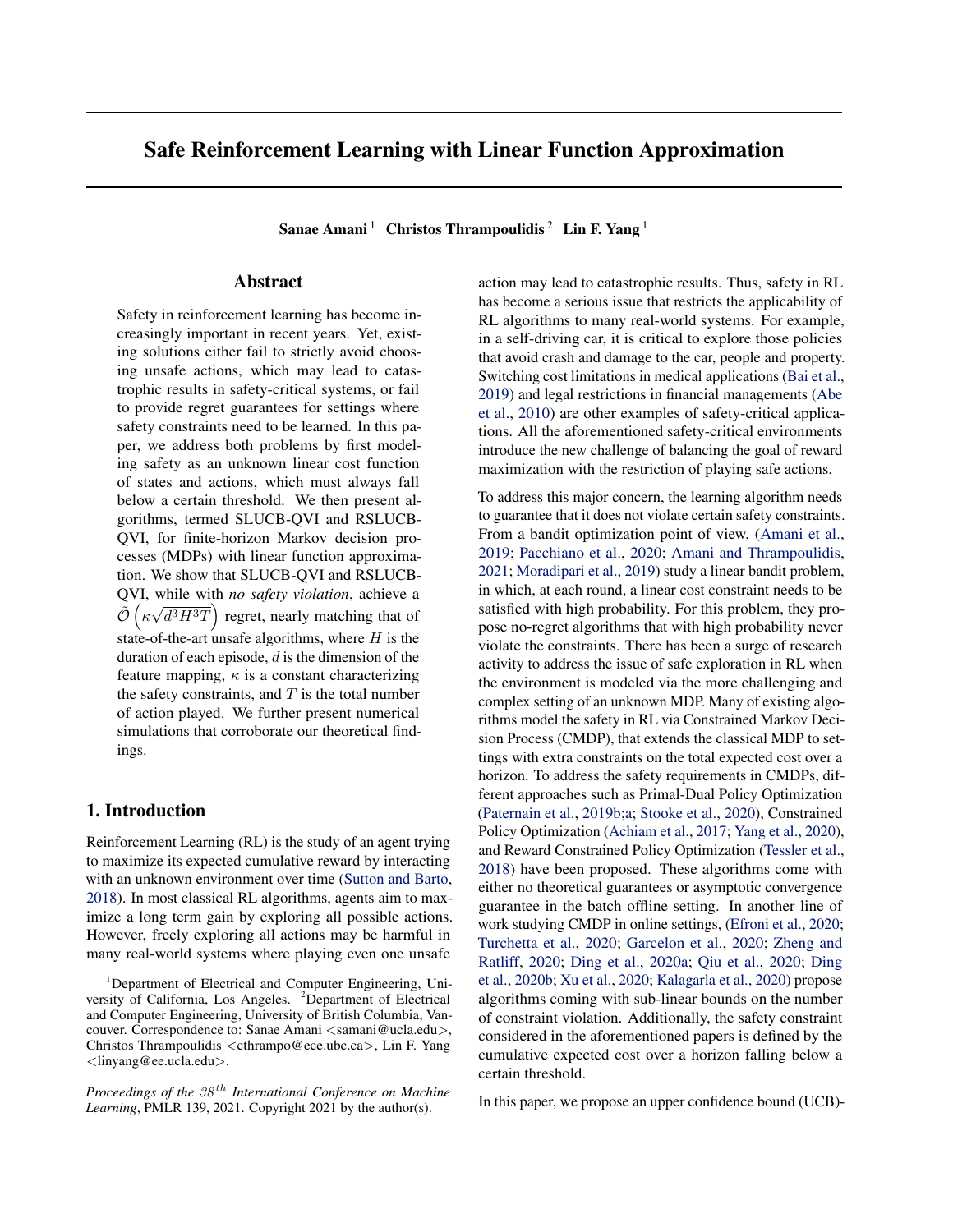<span id="page-1-0"></span>based algorithm – termed Safe Linear UCB Q/V Iteration (SLUCB-QVI) – with the focus on deterministic policy selection respecting a more restrictive notion of safety requirements that must be satisfied at each time-step an action is played with high probability. We also present Randomized SLUCB-QVI (RSLUCB-QVI), a safe algorithm focusing on randomized policy selection without any constraint violation. For both algorithms, we assume the underlying MDP has linear structure and prove a regret bound that is order-wise comparable to those of its unsafe counter-parts.

Our main technical contributions allowing us to guarantee sub-linear regret bound while the safety constraints are never violated, include: 1) conservatively selecting actions from properly defined subsets of the unknown safe sets; and 2) exploiting careful algorithmic designs to ensure *optimism in the face of safety constraints*, i.e., the value function of our proposed algorithms are greater than the optimal value functions. See Sections [2,](#page-2-0)[3,](#page-4-0) and [4](#page-5-0) for details.

Notation. We start by introducing a set of notations that are used throughout the paper. We use lower-case letters for scalars, lower-case bold letters for vectors, and uppercase bold letters for matrices. The Euclidean-norm of x is denoted by  $\|\mathbf{x}\|_2$ . We denote the transpose of any column vector x by  $x^{\top}$ . For any vectors x and y, we use  $\langle x, y \rangle$ to denote their inner product. Let A be a positive definite  $d \times d$  matrix and  $\nu \in \mathbb{R}^d$ . The weighted 2-norm of  $\nu$  with respect to **A** is defined by  $\|\nu\|_A = \sqrt{\nu^{\top} A \nu}$ . For positive integer n,  $[n]$  denotes the  $\{1, 2, \ldots, n\}$ . We use  $e_i$  to denote the *i*-th standard basis vector. Finally, we use standard  $O$ notation for big-O notation that ignores logarithmic factors.

#### 1.1. Problem formulation

Finite-horizon Markov decision process. We consider a finite-horizon Markov decision process (MDP) denoted by  $M = (\mathcal{S}, \mathcal{A}, H, \mathbb{P}, r, c)$ , where  $\mathcal{S}$  is the state set,  $\mathcal{A}$  is the action set,  $H$  is the length of each episode (horizon),  $\mathbb{P} = {\mathbb{P}_h}_{h=1}^H$  are the transition probabilities,  $r = {r_h}_{h=1}^H$  are the reward functions, and  $c = {c_h}_{h=1}^H$  are the safety measures. For each time-step  $h \in [H]$ ,  $\mathbb{P}_h(s'|s, a)$  denotes the probability of transitioning to state  $s'$  upon playing action a at state s, and  $r_h : S \times A \rightarrow [0,1]$  and  $c_h : \mathcal{S} \times \mathcal{A} \rightarrow [0, 1]$  are reward and constraint functions. We consider the learning problem where  $S$  and  $A$  are known, while the transition probabilities  $\mathbb{P}_h$ , rewards  $r_h$  and safety measures  $c_h$  are *unknown* to the agent and must be learned online. The agent interacts with its unknown environment described by  $M$  in episodes. In particular, at each episode  $k$ and time-step  $h \in [H]$ , the agent observes the state  $s_h^k$ , plays an action  $a_h^k \in \mathcal{A}$ , and observes a reward  $r_h^k := r_h(s_h^k, a_h^k)$ and a noise-perturbed safety measure  $z_h^k := c_h(s_h^k, a_h^k) + \epsilon_h^k$ , where  $\epsilon_h^k$  is a random additive noise.

Safety Constraint. We assume that the underlying system

is safety-critical and the learning environment is subject to a side constraint that restricts the choice of actions. At each episode k and time-step  $h \in [H]$ , when being in state  $s_h^k$ , the agent must select a *safe* action  $a_h^k$  such that

$$
c_h(s_h^k, a_h^k) \le \tau \tag{1}
$$

with high probability, where  $\tau$  is a known constant. We accordingly define the *unknown* safe action sets as

$$
\mathcal{A}_h^{\text{safe}}(s) := \{ a \in \mathcal{A} \, : \, c_h(s, a) \le \tau \}, \quad \forall (s, h) \in \mathcal{S} \times [H].
$$

Thus, after observing state  $s_h^k$  at episode k and time-step  $h \in$ [H], the agent's choice of action must belong to  $\mathcal{A}_h^{\text{safe}}(s_h^k)$ with high probability. As a motivating example, consider a self-driving car. On the one hand, the agent (car) is rewarded for getting from point one to point two as fast as possible. On the other hand, the driving behavior must be constrained to respect traffic safety standards.

**Goal.** A *safe* deterministic policy is a function  $\pi : \mathcal{S} \times$  $[H] \to \mathcal{A}$ , such that  $\pi(s, h) \in \mathcal{A}_h^{\text{safe}}(s)$  is the *safe* action the policy  $\pi$  suggests the agent to play at time-step  $h \in [H]$ and state  $s \in \mathcal{S}$ . Thus, we define the set of safe policies by

$$
\Pi^{\text{safe}} := \left\{ \pi : \pi(s, h) \in \mathcal{A}_h^{\text{safe}}(s), \ \forall (s, h) \in \mathcal{S} \times [H] \right\}.
$$

For each  $h \in [H]$ , the cumulative expected reward obtained under a safe policy  $\pi \in \Pi^{\text{safe}}$  during and after time-step h, known as the value function  $V_h^{\pi} : \mathcal{S} \to \mathbb{R}$ , is defined by

$$
V_h^{\pi}(s) := \mathbb{E}\left[\left.\sum_{h'=h}^H r_{h'}\left(s_{h'}, \pi(s_{h'}, h')\right)\right| s_h = s\right], \quad (2)
$$

where the expectation is over the environment. We also define the state-action value action  $Q_h^{\pi} : \mathcal{S} \times \mathcal{A}_h^{\text{safe}}(.) \to \mathbb{R}$ for a safe policy  $\pi \in \Pi^{\text{safe}}$  at time-step  $h \in [H]$  by

$$
Q_h^{\pi}(s, a) := \mathbb{E}\left[\sum_{h'=h+1}^H r_{h'}(s_{h'}, \pi(s_{h'}, h'))\middle| s_h = s, a_h = a\right].
$$
\n(3)

To simplify the notation, for any function  $f$ , we denote  $[\mathbb{P}_h f](s, a) := \mathbb{E}_{s' \sim \mathbb{P}_h(\cdot | s, a)} f(s')$ . Let  $\pi_*$  be the optimal *safe* policy such that  $V_h^{\pi*}(s) := V_h^*(s) =$  $\sup_{\pi \in \Pi^{\text{safe}}} V_h^{\pi}(s)$  for all  $(s, h) \in \mathcal{S} \times [H]$ . Thus, for all  $(s, h) \in S \times [H]$  and  $a \in A_h^{\text{safe}}(s)$ , the Bellman equations for an arbitrary safe policy  $\pi \in \Pi^{\text{safe}}$  and the optimal safe policy are:

 $\overline{a}$ 

$$
Q_h^{\pi}(s, a) = r_h(s, a) + [\mathbb{P}_h V_{h+1}^{\pi}](s, a),
$$
  

$$
V_h^{\pi}(s) = Q_h^{\pi}(s, \pi(s, h)),
$$
 (4)

$$
Q_h^*(s, a) = r_h(s, a) + [\mathbb{P}_h V_{h+1}^*](s, a),
$$
  

$$
V^*(s) = \max_{h \in \mathcal{A}} Q_h^*(s, a)
$$
 (5)

$$
V_h^*(s) = \max_{a \in \mathcal{A}_h^{\text{safe}}(s)} Q_h^*(s, a),\tag{5}
$$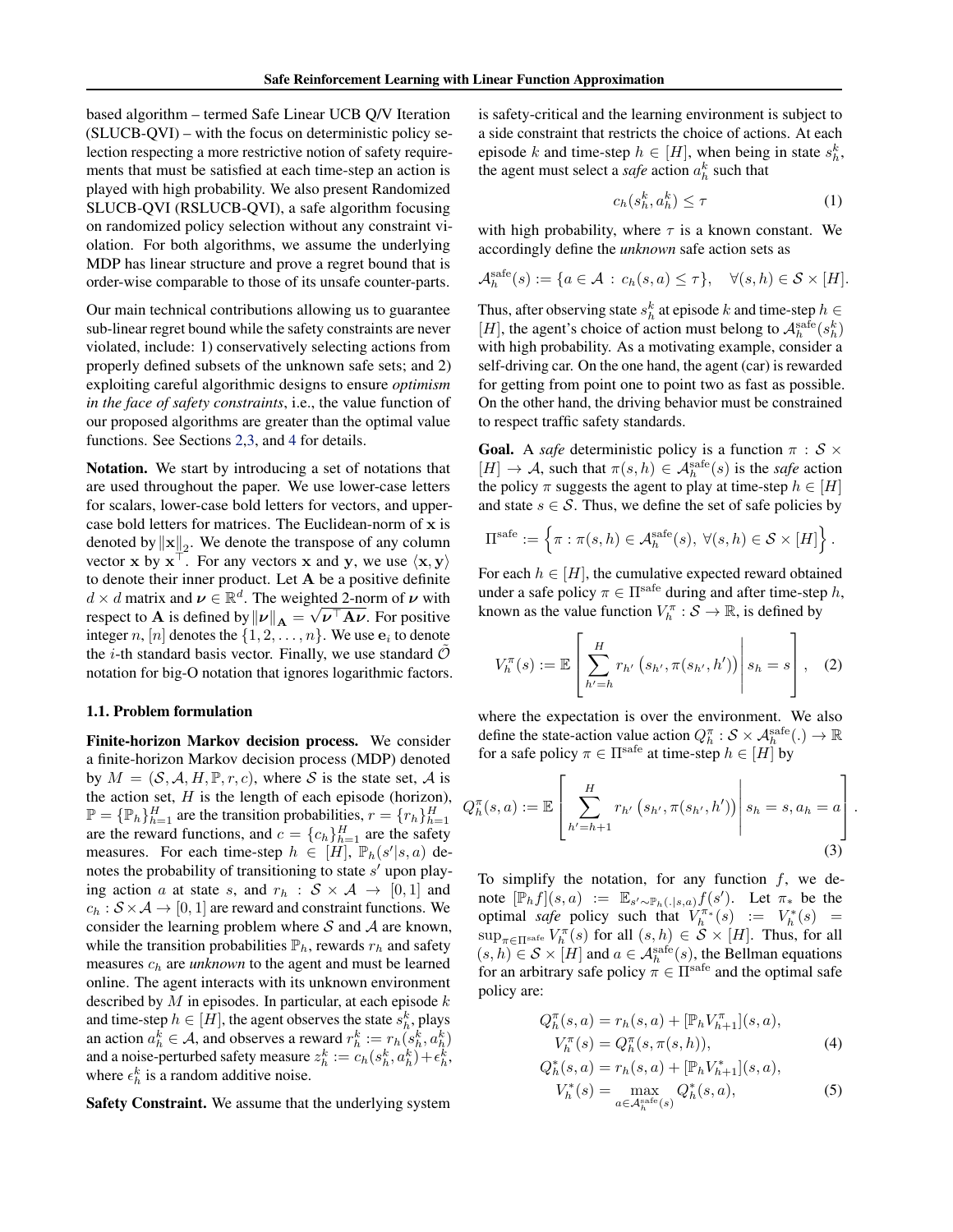<span id="page-2-0"></span>where  $V_{H+1}^{\pi}(s) = V_{H+1}^*(s) = 0$ . Note that in classical RL without safety constraints, the Bellman optimality equation implies that there exists at least one optimal policy that is deterministic (see [\(Bertsekas et al.,](#page-9-0) [2000;](#page-9-0) Szepesvári, [2010;](#page-9-0) [Sutton and Barto,](#page-9-0) [2018\)](#page-9-0)). When considering solving the Bellman equation for the optimal policy, the presence of safety constraints is equivalent to solving it for an MDP without constraints but with different action sets for each  $(s, h) \in \mathcal{S} \times [H]$ , i.e.,  $\mathcal{A}_h^{\text{safe}}(s)$ .

Let K be the total number of episodes,  $s_1^k$  be the initial state at the beginning of episode  $k \in [K]$  and  $\pi_k$  be the high probability *safe* policy chosen by the agent during episode  $k \in [K]$ . Then the *cumulative pseudo-regret* is defined by

$$
R_K := \sum_{k=1}^K V_1^*(s_1^k) - V_1^{\pi_k}(s_1^k). \tag{6}
$$

The agent's goal is to keep  $R_K$  as small as possible  $(R_K/K \to 0$  as K grows large) *without violating the safety constraint in the process*, i.e.,  $\pi_k \in \Pi^{\text{safe}}$  for all  $k \in [K]$ with high probability.

Linear Function Approximation. We focus on MDPs with linear transition kernels, reward, and cost functions that are encapsulated in the following assumption.

Assumption 1 (Linear MDP [\(Bradtke and Barto,](#page-9-0) [1996;](#page-9-0) [Yang and Wang,](#page-10-0) [2019;](#page-10-0) [Jin et al.,](#page-9-0) [2020\)](#page-9-0)).  $M =$  $(S, \mathcal{A}, H, \mathbb{P}, r, c)$  *is a linear MDP with feature map*  $\phi$ :  $\mathcal{S} \times \mathcal{A} \to \mathbb{R}^d$ , if for any  $h \in [H]$ , there exist  $d$  unknown mea*sures*  $\boldsymbol{\mu}_h^* := [\mu_h^{*(1)}, \dots, \mu_h^{*(d)}]^\top$  over *S*, and unknown vec*tors*  $\theta_h^*, \gamma_h^* \in \mathbb{R}^d$  *such that*  $\mathbb{P}_h(.|s,a) = \langle \mu_h^*(.), \phi(s,a) \rangle$ ,  $r_h(s, a) = \langle \boldsymbol{\theta}_h^*, \boldsymbol{\phi}(s, a) \rangle$ , and  $c_h(s, a) = \langle \boldsymbol{\gamma}_h^*, \boldsymbol{\phi}(s, a) \rangle$ .

This assumption highlights the definition of linear MDP, in which the Markov transition model, the reward functions, and the cost functions are linear in a feature mapping  $\phi$ .

#### 1.2. Related works

Safe RL with randomized policies: The problem of Safe RL formulated with Constrained Markov Decision Process (CMDP) with a focus on unknown dynamics and *randomized* policies is studied in [\(Efroni et al.,](#page-9-0) [2020;](#page-9-0) [Turchetta](#page-10-0) [et al.,](#page-10-0) [2020;](#page-10-0) [Garcelon et al.,](#page-9-0) [2020;](#page-9-0) [Zheng and Ratliff,](#page-10-0) [2020;](#page-10-0) [Ding et al.,](#page-9-0) [2020a;](#page-9-0) [Qiu et al.,](#page-9-0) [2020;](#page-9-0) [Ding et al.,](#page-9-0) [2020b;](#page-9-0) [Xu](#page-10-0) [et al.,](#page-10-0) [2020;](#page-10-0) [Kalagarla et al.,](#page-9-0) [2020\)](#page-9-0). In the above-mentioned papers, the goal is to find the optimal randomized policy that maximizes the reward value function  $V_r^{\pi}(s)$  (expected total reward) while ensuring the cost value function  $V_c^{\pi}(s)$  (expected total cost) does not exceed a certain threshold. This safety requirement is defined over a *horizon*, in expectation with respect to the environment and the randomization of the policy, and consequently is less strict than the safety requirement considered in this paper, which must be satisfied

at each time-step an action is played. In addition to their different problem formulations, the theoretical guarantees of these works fundamentally differ from the ones provided in our paper. The recent closely-related work of [\(Ding](#page-9-0) [et al.,](#page-9-0) [2020a\)](#page-9-0) studies constrained finite-horizon MDPs with a linear structure as considered in our paper via a primaldual-type policy optimization algorithm that achieves a √  $\mathcal{O}(dH^{2.5}\sqrt{T})$  regret and constraint violation and can only be applied to settings with finite action set  $A$ . The algorithm of [\(Efroni et al.,](#page-9-0) [2020\)](#page-9-0) obtains a  $\mathcal{O}(|\mathcal{S}|H^2\sqrt{|\mathcal{S}||\mathcal{A}|T})$  regret and constraint violation in the episodic finite-horizon tabular setting via linear program and primal-dual policy optimization. In [\(Qiu et al.,](#page-9-0) [2020\)](#page-9-0), the authors study an adversarial stochastic shortest path problem under constraints with  $\mathcal{O}(|\mathcal{S}|H\sqrt{|\mathcal{A}|T})$  regret and constraint violation. [\(Ding](#page-9-0) [et al.,](#page-9-0) [2020b\)](#page-9-0) proposes a primal-dual algorithm for solving discounted infinite horizon CMDPs that achieves a global convergence with rate  $\mathcal{O}(1/\sqrt{T})$  regarding both the optimality gap and the constraint violation. In contrast to the aforementioned works which can only guarantee bounds on the number of constraint violation, our algorithms *never* violate the safety constraint during the learning process.

Besides primal-dual methods, in [\(Chow et al.,](#page-9-0) [2018\)](#page-9-0) Lyapunov functions are leveraged to handle the constraints. [\(Yu](#page-10-0) [et al.,](#page-10-0) [2019\)](#page-10-0) proposes a constrained policy gradient algorithm with convergence guarantee. Both above-stated works focus on solving CMDPs with known transition model and constraint function without providing regret guarantees.

Safe RL with GPs and deterministic transition model and policies: In another line of work, [\(Turchetta et al.,](#page-10-0) [2016;](#page-10-0) [Berkenkamp et al.,](#page-9-0) [2017;](#page-9-0) [Wachi et al.,](#page-10-0) [2018;](#page-10-0) [Wachi](#page-10-0) [and Sui,](#page-10-0) [2020\)](#page-10-0) use Gaussian processes to model the dynamics with deterministic transitions and/or the value function in order to be able to estimate the constraints and guarantee safe learning. Despite the fact that some of these algorithms are approximately safe, analysing the convergence is challenging and the regret analysis is lacking.

# 2. Safe Linear UCB Q/V Iteration

In this section, we present *Safe Linear Upper Confidence Bound Q/V Iteration* (SLUCB-QVI) summarized in Algorithm [1,](#page-3-0) which is followed by a high-level description of its performance in Section 2. First, we introduce the following necessary assumption and set of notations used in describing Algorithm [1](#page-3-0) and its analysis in the next sections.

**Assumption 2** (Non-empty safe sets). For all  $s \in \mathbb{R}$  $S$ , there exists a known safe action  $a_0(s)$  such that  $a_0(s) \in \mathcal{A}_h^{\text{safe}}(s)$  with known safety measure  $\tau_h(s) :=$  $\langle \boldsymbol{\phi} \left(s, a_0\left(s\right)\right), \boldsymbol{\gamma}_h^* \rangle < \tau$  for all  $h \in [H]$  .

Knowing safe actions  $a_0(s)$  is necessary for solving the safe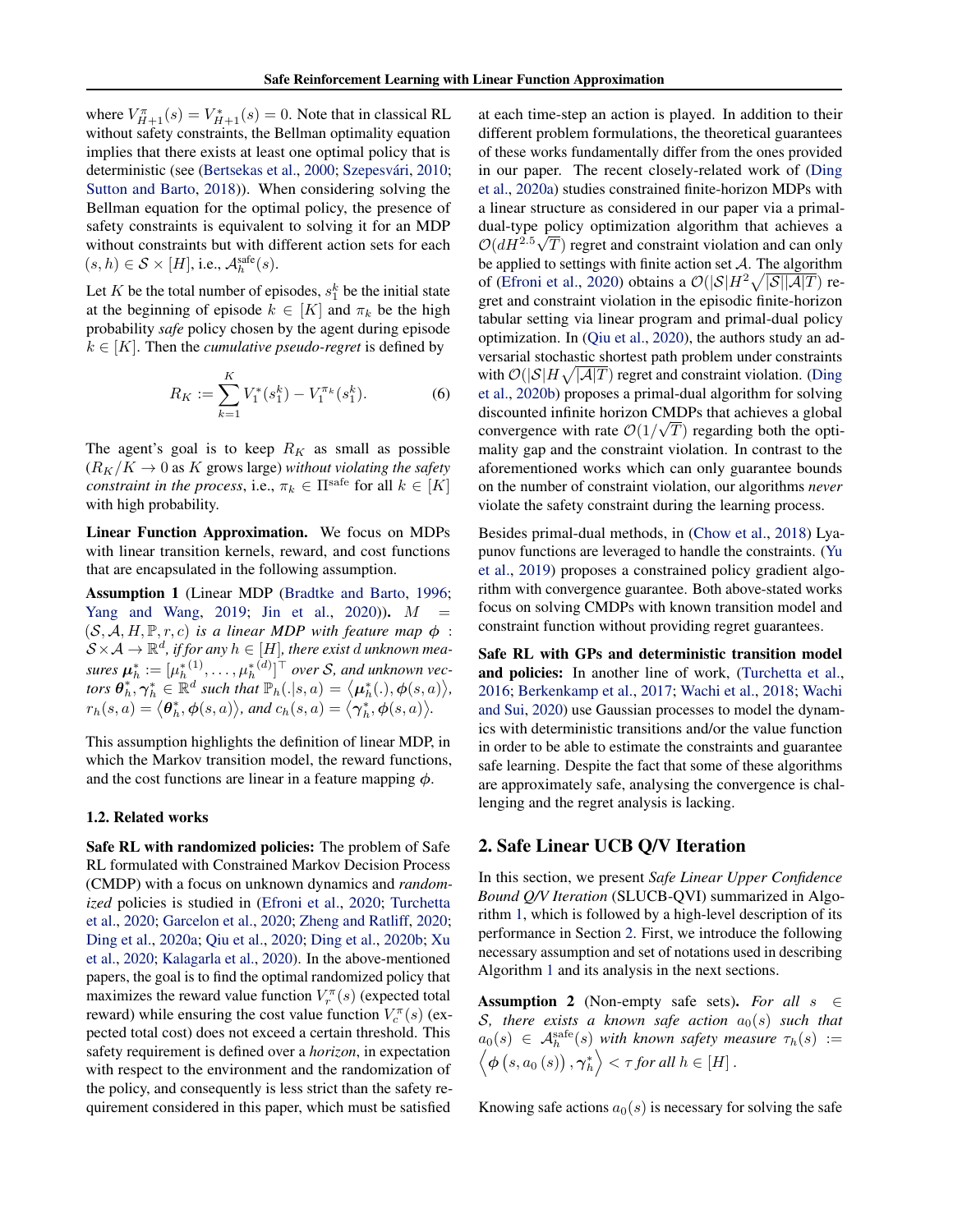<span id="page-3-0"></span>linear MDP setting studied in this paper, which requires the constraint [\(1\)](#page-1-0) to be satisfied from the very first round. This assumption is also realistic in many practical examples, where the known safe action could be the one suggested by the current strategy of the company or a very cost-neutral action that does not necessarily have high reward but its cost is far from the threshold. It is possible to relax the assumption of knowing the cost of the safe actions  $\tau_h(s)$ . In this case, the agent starts by playing  $a_0(s)$  for  $T_h(s)$  rounds at time-steps  $h$  in order to construct a conservative estimator for the gap  $\tau - \tau_h(s)$ .  $T_h(s)$  is selected in an adaptive way and in Appendix A.4, we show that  $\frac{16 \log(K)}{(\tau - \tau_h(s))^2} \leq T_h(s) \leq$  $\frac{64 \log(K)}{(\tau - \tau_h(s))^2}$ . After  $T_h(s)$  rounds, the agent relies on these estimates of  $\tau_h(s)$  in the computation of estimated safe set of policies (discussed shortly).

**Notations.** For any vector  $x \in \mathbb{R}^d$ , define the normalized vector  $\tilde{\mathbf{x}} := \frac{\mathbf{x}}{\|\mathbf{x}\|_2}$ . We define the span of the safe feature  $\phi(s, a_0(s))$  as  $\mathcal{V}_s = \text{span}(\phi(s, a_0(s))):=$  $\{\alpha \phi(s, a_0(s)) : \alpha \in \mathbb{R}\}\$  and the orthogonal complement of  $\mathcal{V}_s$  as  $\mathcal{V}_s^{\perp} := \{ \mathbf{y} \in \mathbb{R}^d : \langle \mathbf{y}, \mathbf{x} \rangle = 0, \forall \mathbf{x} \in \mathcal{V}_s \}$  $\mathcal{V}_s$ . For any  $\mathbf{x} \in \mathbb{R}^d$ , denote by  $\Phi_0(s, \mathbf{x}) :=$  $\langle \mathbf{x}, \tilde{\boldsymbol{\phi}}(s, a_0(s)) \rangle \tilde{\boldsymbol{\phi}}(s, a_0(s))$  its projection on  $\mathcal{V}_s$ , and, by  $\Phi_0^{\perp}(s, \mathbf{x}) := \mathbf{x} - \Phi_0(s, \mathbf{x})$  its projection onto the orthogonal subspace  $\mathcal{V}_s^{\perp}$ . Moreover, for ease of notation, let  $\boldsymbol{\phi}_h^k := \boldsymbol{\phi}(s_h^k,a_h^k).$ 

Algorithm 1 SLUCB-QVI

1: **Input:** A, 
$$
\lambda
$$
,  $\delta$ , H, K,  $\tau$ ,  $\kappa_h(s)$   
\n2:  $\mathbf{A}_h^1 = \lambda I$ ,  $\mathbf{A}_{h,s}^1 = \lambda I$   
\n $\lambda \left( I - \tilde{\phi}(s, a_0(s)) \tilde{\phi}^{\top}(s, a_0(s)) \right) \mathbf{b}_h^1 = \mathbf{r}_{h,s}^1 = \mathbf{0}, \forall (s, h) \in S \times [H], Q_{H+1}^k(\ldots) = 0, \forall k \in [K]$   
\n3: **for** episodes  $k = 1$  **to** K **do**  
\n4: Observe the initial state  $s_1^k$ .  
\n5: **for** time-steps  $h = H$  **to** 1 **do**  
\n6: Compute  $A_h^k(s)$  as in (9)  $\forall s \in S$ .  
\n7: Compute  $Q_h^k(s, a)$  as in (10)  $\forall (s, a) \in S \times A_h^k(\ldots)$ .  
\n8: **end for**  
\n9: **for** time-steps  $h = 1$  **to** H **do**  
\n10: Play  $a_h^k = \arg \max_{a \in A_h^k(s_h^k)} Q_h^k(s_h^k, a)$  and observe  $s_{h+1}^k$ ,  $r_h^k$  and  $z_h^k$ .  
\n11: **end for**

12: end for

#### 2.1. Overview

From a high-level point of view, our algorithm is the safe version of LSVI-UCB proposed by [\(Jin et al.,](#page-9-0) [2020\)](#page-9-0). In particular, each episode consists of two loops over all time-

steps. The first loop (Lines 5-8) updates the quantities  $\mathcal{A}_{h}^{k}$ , estimated safe sets, and  $Q_h^k$ , action-value function, that are used to execute the *upper confidence bound* policy  $a_h^k =$  $\arg \max_{a \in \mathcal{A}_h^k(s_h^k)} Q_h^k(s_h^k, a)$  in the second loop (Lines 9-11). The key difference between SLUCB-QVI and LSVI-UCB is the requirement that chosen actions  $a_h^k$  must always belong to unknown safe sets  $\mathcal{A}_h^{\text{safe}}(s_h^k)$ . To this end, at each episode  $k \in [K]$ , in an extra step in the first loop (Line 6), the agent computes a set  $A_h^k(s)$  for all  $s \in S$ , which we will show is guaranteed to be a subset of the unknown safe set  $\mathcal{A}_h^{\text{safe}}(s)$ , and therefore, is a good candidate to select action  $a_h^k$  from in the second loop (Line 10). Construction of  $\mathcal{A}_h^k(s)$  depends on an appropriate confidence set around the unknown parameter  $\gamma_h^*$  used in the definition of safety constraints (see Assumption [1\)](#page-2-0). Since the agent has knowledge of  $\tau_h(s) := \left\langle \boldsymbol{\phi} \left( s, a_0\left( s \right) \right), \boldsymbol{\gamma}_h^* \right\rangle$  (see Assumption [2\)](#page-2-0), it can compute  $z_{h,s}^k := \left\langle \Phi_0^{\perp} \left( s, \phi_h^k \right), \Phi_0^{\perp} \left( s, \gamma_h^* \right) \right\rangle +$  $\left\langle \bm{\phi}_h^k, \tilde{\bm{\phi}}(s, a_0(s)) \right\rangle$ 

 $\epsilon_h^k \, = \, z_h^k \, \left\|\boldsymbol{\phi}(s, a_0(s))\right\|_2$  $\tau_h(s)$ , i.e., the cost incurred by  $a_h^k$  along the subspace  $\mathcal{V}_s^{\perp}$ , which is orthogonal to

 $\phi(s, a_0(s))$ . Thus, the agent does not need to build confidence sets around  $\gamma_h^*$  along the normalized safe feature vector,  $\tilde{\phi}(s, a_0(s))$ . Instead, it only builds the following confidence sets around  $\Phi_0^{\perp}$   $(s, \gamma_h^*)$  which is along the orthogonal direction of  $\tilde{\boldsymbol{\phi}}$   $(s, a_0(s))$ :

$$
\mathcal{C}_h^k(s) := \left\{ \boldsymbol{\nu} \in \mathbb{R}^d : \left\| \boldsymbol{\nu} - \boldsymbol{\gamma}_{h,s}^k \right\|_{\mathbf{A}_{h,s}^k} \leq \beta \right\}, \quad (7)
$$

where  $\boldsymbol{\gamma}_{h,s}^k$  :=  $\left(\mathbf{A}_{h,s}^k\right)^{-1} \mathbf{r}_{h,s}^k$  is the regularized least-squares estimator of  $\Phi_0^{\perp} (s, \gamma_h^*)$ computed by the inverse of Gram matrix  $\mathbf{A}_{h,s}^k \quad \quad := \quad \quad \lambda \left( I - \tilde{\boldsymbol\phi} \left( s, a_0\left( s \right) \right) \tilde{\boldsymbol\phi}^\top \left( s, a_0\left( s \right) \right) \right) \quad +$  $\sum_{j=1}^{k-1}\Phi_{0}^{\perp}\left(s,\boldsymbol{\phi}_{h}^{j}\right)\Phi_{0}^{\perp,\top}\left(s,\boldsymbol{\phi}_{h}^{j}\right) \quad \text{ and } \quad \mathbf{r}_{h,s}^{k} \qquad :=$  $\sum_{j=1}^{k-1} z_{h,s}^j \Phi_0^\perp \left(s, \pmb{\phi}_h^j \right)$ The exploration factor  $\beta$ will be defined shortly in Theorem [1](#page-4-0) such that it guarantees that the event

$$
\mathcal{E}_1 := \left\{ \Phi_0^{\perp} \left( s, \gamma_h^* \right) \in \mathcal{C}_h^k(s), \ \forall (s, h, k) \in \mathcal{S} \times [H] \times [K] \right\}
$$
\n
$$
(8)
$$

i.e.,  $\Phi_{0}^{\perp}\left(s,\boldsymbol{\gamma}_{h}^{*}\right)$  belongs to the confidence sets  $\mathcal{C}_{h}^{k}(s),$  holds with high probability. In the implementations, we treat  $\beta$  as a tuning parameter. Conditioned on event  $\mathcal{E}_1$ , the agent is ready to compute the following inner approximations of the true unknown safe sets  $\mathcal{A}_h^{\text{safe}}$  for all  $s \in \mathcal{S}$ :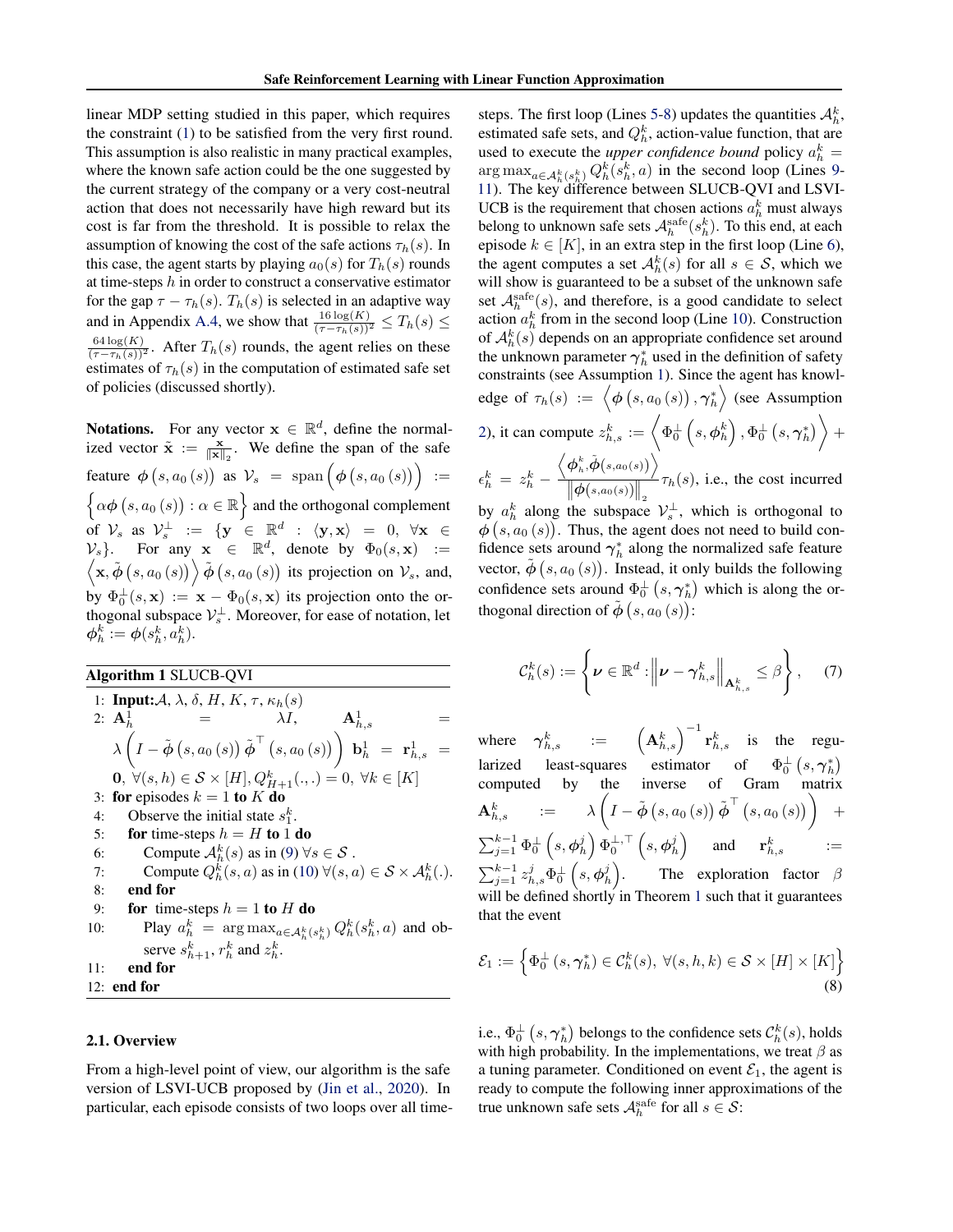<span id="page-4-0"></span>
$$
\mathcal{A}_{h}^{k}(s) = \left\{ a \in \mathcal{A} : \frac{\left\langle \Phi_{0} \left(s, \phi(s, a) \right), \tilde{\phi} \left(s, a_{0} \left(s\right) \right) \right\rangle}{\left\| \phi \left(s, a_{0} \left(s\right) \right) \right\|_{2}} \tau_{h}(s) + \left\langle \gamma_{h,s}^{k}, \Phi_{0}^{\perp} \left(s, \phi(s, a) \right) \right\rangle + \beta \left\| \Phi_{0}^{\perp} \left(s, \phi(s, a) \right) \right\|_{\left(\mathbf{A}_{h,s}^{k} \right)^{-1}} \leq \tau \right\}
$$
\n(9)

$$
\text{that}\quad\frac{\left\langle\Phi_0\big(s,\pmb{\phi}(s,a)\big),\tilde{\pmb{\phi}}\big(s,a_0(s)\big)\right\rangle}{\|\pmb{\phi}(s,a_0(s))\|}\tau_h(s)\quad\text{ is }\quad\text{the }
$$

known cost of action a at state s along direction  $\tilde{\bm{\phi}}\left(s, a_0\left(s\right)\right) \;\; \text{and} \;\; \max_{\bm{\nu} \in \mathcal{C}^k_h\left(s\right)} \left\langle \Phi^\perp_0\left(s, \bm{\phi}(s, a)\right), \bm{\nu} \right\rangle \;\; =$  $\Big\langle \boldsymbol{\gamma}_{h,s}^{k},\Phi_{0}^{\perp}\left(s,\boldsymbol{\phi}(s,a)\right)\Big\rangle \hspace{0.1 cm} + \hspace{0.1 cm} \beta\Big\|\Phi_{0}^{\perp}\left(s,\boldsymbol{\phi}(s,a)\right)\Big\|_{\big(\mathbf{A}_{h,s}^{k}\big)^{-1}}$ 

Note

is its maximum possible cost in the orthogonal<br>  $\left\langle \Phi_0(s,\phi(s,a)),\tilde{\phi}(s,a_0(s)) \right\rangle$ 

space 
$$
V_s^{\perp}
$$
. Thus,  $\frac{\langle \Phi_0(s, \phi(s, a)), \phi(s, a_0(s)) \rangle}{\left\| \phi(s, a_0(s)) \right\|_2} \tau_h(s) + \langle \gamma_{h,s}^k, \Phi_0^{\perp}(s, \phi(s, a)) \rangle + \beta \left\| \Phi_0^{\perp}(s, \phi(s, a)) \right\|_{\left( \mathbf{A}_{h,s}^k \right)^{-1}}$  is

a high probability upper bound on the true unknown cost  $\langle \phi(s, a), \gamma_h^* \rangle$ , which implies that  $\mathcal{A}_h^k(s) \subset \mathcal{A}_h^{\text{safe}}(s)$ .

**Proposition 1.** Conditioned on  $\mathcal{E}_1$  in [\(8\)](#page-3-0), for all  $(s, h, k) \in$  $\mathcal{S}\times [H]\times[K]$ , it holds that  $\big\langle\boldsymbol{\phi}(s,a),\boldsymbol{\gamma}_h^*\big\rangle\leq\tau, \ \forall a\in\mathcal{A}_h^k(s).$ 

Thus, conditioned on  $\mathcal{E}_1$ , the decision rule  $a_h^k :=$  $\argmax_{a \in \mathcal{A}_h^k(s_h^k)} Q_h^k(s_h^k, a)$  in Line [10](#page-3-0) of Algorithm [1](#page-3-0) suggests that  $a_h^k$  does not violate the safety constraint. Note that  $A_h^k(s)$  is always non-empty, since as a consequence of Assumption [2,](#page-2-0) the safe action  $a_0(s)$  is always in  $\mathcal{A}_h^k(s)$ .

Now that the estimated safe sets  $A_h^k(s)$  are constructed, we describe how the action-value functions  $Q_h^k$  are computed to be used in the UCB decision rule, selecting the action  $a_h^k$  in the second loop of the algorithm. The linear structure of the MDP allows us to parametrize  $Q_h^*(s, a)$  by a linear form  $\langle \mathbf{w}_h^*, \phi(s, a) \rangle$ , where  $\mathbf{w}_h^* := \boldsymbol{\theta}_h^* + \int_{\mathcal{S}}^* V_{h+1}^*(s') d\boldsymbol{\mu}(s')$ . Thus, a natural idea to estimate  $Q_h^*(s, a)$  is to solve leastsquares problem for  $\mathbf{w}_h^*$ . In fact, for all  $(s, a) \in \mathcal{S} \times \mathcal{A}_h^k(.)$ , the agent computes  $Q_h^k(s, a)$  defined as

$$
Q_h^k(s, a) = \min \left\{ \left\langle \mathbf{w}_h^k, \phi(s, a) \right\rangle + \kappa_h(s)\beta \|\phi(s, a)\|_{\left(\mathbf{A}_h^k\right)^{-1}}, H \right\}, \quad (10)
$$

where  $\mathbf{w}_h^k := (\mathbf{A}_h^k)^{-1} \mathbf{b}_h^k$  is the regularized leastsquares estimator of  $w_h^*$  computed by the inverse of Gram matrix  $\mathbf{A}_h^k := \lambda I + \sum_{j=1}^{k-1} \phi_h^j \phi_h^j$  $\top$  and  $\mathbf{b}_h^k :=$  $\sum_{j=1}^{k-1} \phi_h^j$  $\left[ r_h^j + \max_{a \in A_{h+1}^k(s_{h+1}^j)} Q_{h+1}^k(s_{h+1}^j, a) \right]$ . Here,

and [\(Jin et al.,](#page-9-0) [2020\)](#page-9-0) to define  $\beta$ , appropriately quantifying  $\kappa_h(s)\beta \|\phi(s,a)\|_{\left(\mathbf{A}_h^k\right)^{-1}}$  is an exploration bonus that is characterized by:  $1)\hat{\beta}$  that encourages enough exploration regarding the uncertainty about r and  $\mathbb{P}$ ; and 2)  $\kappa_h(s) > 1$ that encourages enough exploration regarding the uncertainty about c. While we make use of standard analysis of unsafe bandits and MDPs [\(Abbasi-Yadkori et al.,](#page-9-0) [2011\)](#page-9-0)  $\kappa_h(s)$  is the main challenge the presence of safety constraints brings to the analysis of SLUCB-QVI compared to the unsafe LSVI-UCB and it is stated in Lemma [1.](#page-5-0)

### 3. Theoretical guarantees of SLUCB-QVI

In this section, we discuss the technical challenges the presence of safety constraints brings to our analysis and provide a regret bound for SLUCB-QVI. Before these, we make the remaining necessary assumptions under which our proposed algorithm operates and achieves good regret bound.

**Assumption 3** (Subgaussian Noise). *For all*  $(h, k) \in [H] \times$ [K],  $\epsilon_h^k$  is a zero-mean  $\sigma$ -subGaussian random variable.

Assumption 4 (Boundedness). *Without loss of generality,*  $\left\|\phi(s, a)\right\|_2 \leq 1$  *for all*  $(s, a) \in S \times A$ *, and*  $\max\left(\left\Vert \boldsymbol{\mu}_h^*(\mathcal{S})\right\Vert_2,\left\Vert \boldsymbol{\theta}_h^*\right\Vert_2,\left\Vert \boldsymbol{\gamma}_h^*\right\Vert_2\right)\leq$ √ *d* for all  $h \in [H]$ .

**Assumption 5** (Star convex sets). *For all*  $s \in S$ *, the set*  $\mathcal{D}(s) := \{ \boldsymbol{\phi}(s,a) : a \in \mathcal{A} \}$  is a star convex set around the safe feature  $\boldsymbol{\phi}\left(s, a_0\left(s\right)\right)$ , i.e., for all  $\mathbf{x}\, \in\, \mathcal{D}(s)$  and  $\alpha \in [0,1], \, \alpha \mathbf{x} + (1-\alpha) \boldsymbol{\phi} \left(s, a_0(s)\right) \in \mathcal{D}(s).$ 

Assumptions 3 and 4 are standard in linear MDP and bandit literature [\(Jin et al.,](#page-9-0) [2020;](#page-9-0) [Pacchiano et al.,](#page-9-0) [2020;](#page-9-0) [Amani et al.,](#page-9-0) [2019\)](#page-9-0). Assumption 5 is necessary to ensure that the agent has the opportunity to explore the feature space around the given safe feature vector  $\phi(s, a_0(s))$ . For example, consider a simple setting where  $S =$  ${s_1}, \mathcal{A} = {a_1, a_2}, H = 1, \mu^*(s_1) = (1, 1), \theta^* =$  $(0, 1), \gamma^* = (0, 1), \tau = 2, a_0(s_1) = a_2, \text{ and } \mathcal{D}(s_1) =$  $\{\phi(s_1, a_1), \phi(s_1, a_2)\} = \{(0, 1), (1, 0)\}\$ , which is not a star convex set. Here, both actions  $a_1$  and  $a_2$  are safe. The optimal safe policy always plays  $a_1$ , which gives the highest reward. However, if  $\mathcal{D}(s_1)$  does not contain the whole line connecting  $(1, 0)$  and  $(0, 1)$ , the agent keeps playing  $a_2$  and will not be able to explore other safe action and identify that the optimal policy would always select  $a_1$ . Also, it is worth mentioning that the star convexity of the sets  $\mathcal{D}(s)$  is a milder assumption than convexity assumption considered in existing safe algorithms of [\(Amani et al.,](#page-9-0) [2019;](#page-9-0) [Moradipari](#page-9-0) [et al.,](#page-9-0) [2019\)](#page-9-0).

Given these assumptions, we are now ready to present the formal guarantees of SLUCB-QVI in the following theorem.

Theorem 1 (Regret of SLUCB-QVI). *Under Assumptions [1,](#page-2-0)* [2,](#page-2-0) 3, 4, and 5, there exists an absolute constant  $c_{\beta} > 0$ *such that for any fixed*  $\delta \in (0, 0.5)$ *, if we set*  $\beta :=$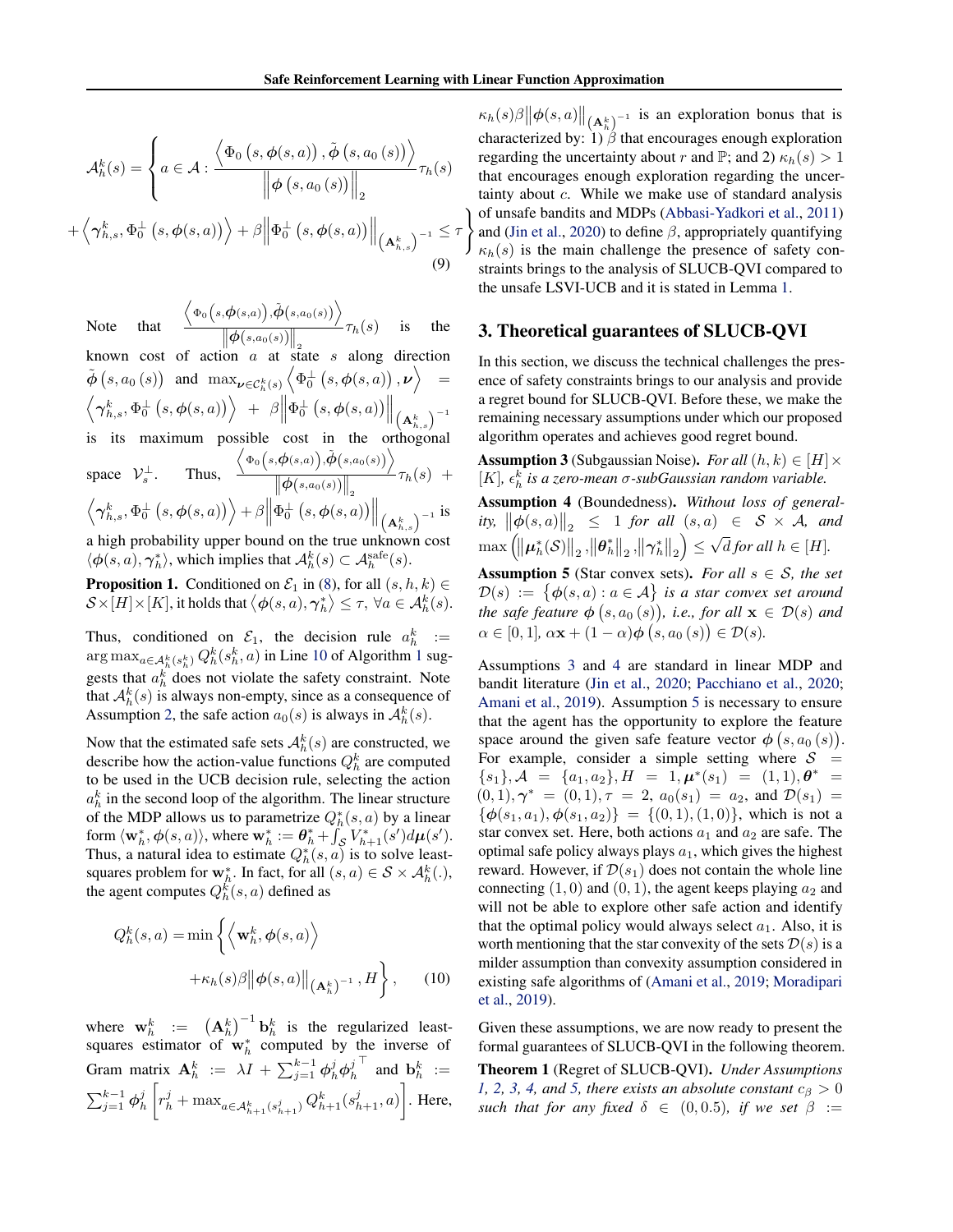,

<span id="page-5-0"></span>
$$
\max\left(\sigma\sqrt{d\log\left(\frac{2+\frac{2T}{\delta}}{\delta}\right)} + \sqrt{\lambda d}, c_{\beta}dH\sqrt{\log\left(\frac{dT}{\delta}\right)}\right),
$$
\n
$$
and \kappa_h(s) := \frac{2H}{\tau - \tau_h(s)} + 1, \text{ then with probability at least } 1 - 2\delta, \text{ it holds that } R_K \le 2H\sqrt{T\log\left(\frac{dT}{\delta}\right)} + (1 + \kappa)\beta\sqrt{2dHT\log\left(1 + \frac{K}{d\lambda}\right)},
$$
\n
$$
where \kappa := \max_{(s,h)\in S\times[H]} \kappa_h(s)
$$

Here,  $T = KH$  is the total number of action plays. We observe that the regret bound is of the same order as that of state-of-the-art unsafe algorithms, such as LSVI-UCB [\(Jin](#page-9-0) [et al.,](#page-9-0) [2020\)](#page-9-0), with only an additional factor  $\kappa$  in its second term. The complete proof is reported in the Appendix A.3. In the following section, we give a sketch of the proof.

#### 3.1. Proof sketch of Theorem [1](#page-4-0)

First, we state the following theorem borrowed from [\(Abbasi-Yadkori et al.,](#page-9-0) [2011;](#page-9-0) [Jin et al.,](#page-9-0) [2020\)](#page-9-0).

Theorem 2 (Thm. 2 in [\(Abbasi-Yadkori et al.,](#page-9-0) [2011\)](#page-9-0) and Lemma B.4 in [\(Jin et al.,](#page-9-0) [2020\)](#page-9-0)). *For any fixed policy* π*,*  $\textit{define } V^k_h(s) := \max_{a \in \mathcal{A}^k_h(s,a)} Q^k_h(s,a)$ , and the event

$$
\mathcal{E}_2 := \left\{ \left| \langle \mathbf{w}_h^k, \phi(s, a) \rangle - Q_h^{\pi}(s, a) + [\mathbb{P}_h(V_{h+1}^{\pi} - V_{h+1}^k)](s, a) \right| \right\}
$$
  

$$
\leq \beta \|\phi(s, a)\|_{\left(\mathbf{A}_h^k\right)^{-1}}, \forall (a, s, h, k) \in \mathcal{A} \times \mathcal{S} \times [H] \times [K] \right\}
$$

and recall the definition of  $\mathcal{E}_1$  in [\(8\)](#page-3-0). Then, under Assump*tions* [1,](#page-4-0) [2,](#page-2-0) [3,](#page-4-0) [4,](#page-4-0) and the definition of  $\beta$  in Theorem 1, there *exists an absolute constant*  $c_{\beta} > 0$ *, such that for any fixed*  $\delta \in (0, 0.5)$ *, with probability at least*  $1 - \delta$ *, the event*  $\mathcal{E} := \mathcal{E}_2 \cap \mathcal{E}_1$  *holds.* 

As our main technical contribution, in Lemma 1, we prove that when  $\kappa_h(s) := \frac{2H}{\tau - \tau_h(s)} + 1$ , then *optimism in the face of safety constraint*, i.e.,  $Q_h^*(s, a) \leq Q_h^k(s, a)$  is guaranteed. Intuitively, this is required because the maximization in Line [10](#page-3-0) of Algorithm [1](#page-3-0) is not over the entire  $\mathcal{A}_h^{\text{safe}}(s_h^k)$ , but only a subset of it. Thus, larger values of  $\kappa_h(s)$  (compared to  $\kappa_h(s) = 1$  in unsafe algorithm LSVI-UCB) are needed to provide enough exploration to the algorithm so that the selected actions in  $\mathcal{A}_h^k(s_h^k)$  are -often enough-*optimistic*, i.e.,  $Q_h^*(s, a) \leq Q_h^k(s, a)$ .

Lemma 1 (Optimism in the face of safety constraint in SLUCB-QVI). Let  $\kappa_h(s) := \frac{2H}{\tau - \tau_h(s)} + 1$  and Assump*tions [1,2,](#page-2-0)[3,4,5](#page-4-0) hold. Then, conditioned on* E*, it holds that*  $V_h^*(s) \leq V_h^k(s), \forall (s, h, k) \in \mathcal{S} \times [H] \times [K].$ 

We report the proof in Appendix A.2. As a direct conclusion

of Lemma 1 and on event  $\mathcal{E}_2$  defined in Theorem 2, we have

$$
Q_h^*(s, a) \le \left\langle \mathbf{w}_h^k, \phi(s, a) \right\rangle
$$
  
+  $\beta \|\phi(s, a)\|_{(\mathbf{A}_h^k)^{-1}} + [\mathbb{P}_h V_{h+1}^* - V_{h+1}^k](s, a)$   
(Event  $\mathcal{E}_2$ )  
 $\le Q_h^k(s, a)$ . (Lemma 1)

This is encapsulated in the following corollary.

**Corollary 1** (UCB). Let  $\kappa_h(s) := \frac{2H}{\tau - \tau_h(s)} + 1$  and Let *Assumptions [1,2](#page-2-0)[,3,4,5](#page-4-0) hold. Then, conditioned on* E*, it holds that*  $Q_h^*(s, a) \leq Q_h^k(s, a), \forall (a, s, h, k) \in \mathcal{A} \times \mathcal{S} \times$  $[H] \times [K]$ .

After proving UCB nature of SLUCB-QVI using Lemma 1, we are ready to exploit the standard analysis of classical unsafe LSVI-UCB [\(Jin et al.,](#page-9-0) [2020\)](#page-9-0) to complete the analysis and establish the final regret bound of SLUCB-QVI.

## 4. Extension to randomized policy selection

SLUCB-QVI presented in Section [2](#page-2-0) can only output a deterministic policy. In this section, we show that our results can be extended to the setting of randomized policy selection, which might be desirable in practice. A randomized policy  $\pi : \mathcal{S} \times [H] \to \Delta_{\mathcal{A}}$  maps states and time-steps to distributions over actions such that  $a \sim \pi(s, h)$  is the action the policy  $\pi$  suggests the agent to play at time-step  $h \in [H]$ when being at state  $s \in \mathcal{S}$ . At each episode k and time-step  $h \in [H]$ , when being in state  $s_h^k$ , the agent must draw its action  $a_h^k$  from a *safe* policy  $\pi_k(s_h^k, h)$  such that

$$
\mathbb{E}_{a_h^k \sim \pi_k(s_h^k, h)} c_h(s_h^k, a_h^k) \le \tau \tag{11}
$$

with high probability. We accordingly define the *unknown* set of safe policies by

$$
\tilde{\Pi}^{\text{safe}} := \left\{ \pi : \pi(s, h) \in \Gamma_h^{\text{safe}}(s), \ \forall (s, h) \in \mathcal{S} \times [H] \right\},\
$$

where  $\Gamma_h^{\text{safe}}(s) := \{ \theta \in \Delta_{\mathcal{A}} : \mathbb{E}_{a \sim \theta} c_h(s, a) \leq \tau \}.$  Thus, after observing state  $s_h^k$  at time-step  $h \in [H]$  in episode k, the agent's choice of policy must belong to  $\Gamma_h^{\text{safe}}(s_h^k)$  with high probability. In this formulation, the expectation in the definition of (action-) value functions for a policy  $\pi$  is over both the environment and the randomness of policy  $\pi$ . We denote them by  $\tilde{V}_h^{\pi}$  and  $\tilde{Q}_h^{\pi}$  to distinguish them from  $V_h^{\pi}$ and  $Q_h^{\pi}$  defined in [\(2\)](#page-1-0) and [\(3\)](#page-1-0) for a deterministic policy π. Let  $\pi_*$  be the optimal safe policy such that  $\tilde{V}_h^{\pi_*}(s) :=$  $\tilde{V}_h^*(s) = \sup_{\pi \in \tilde{\Pi}^{\text{safe}}} \tilde{V}_h^{\pi}(s)$  for all  $(s, h) \in \mathcal{S} \times [H]$ . Thus, for all  $(a, s, h) \in \mathcal{A} \times \mathcal{S} \times [H]$ , the Bellman equations for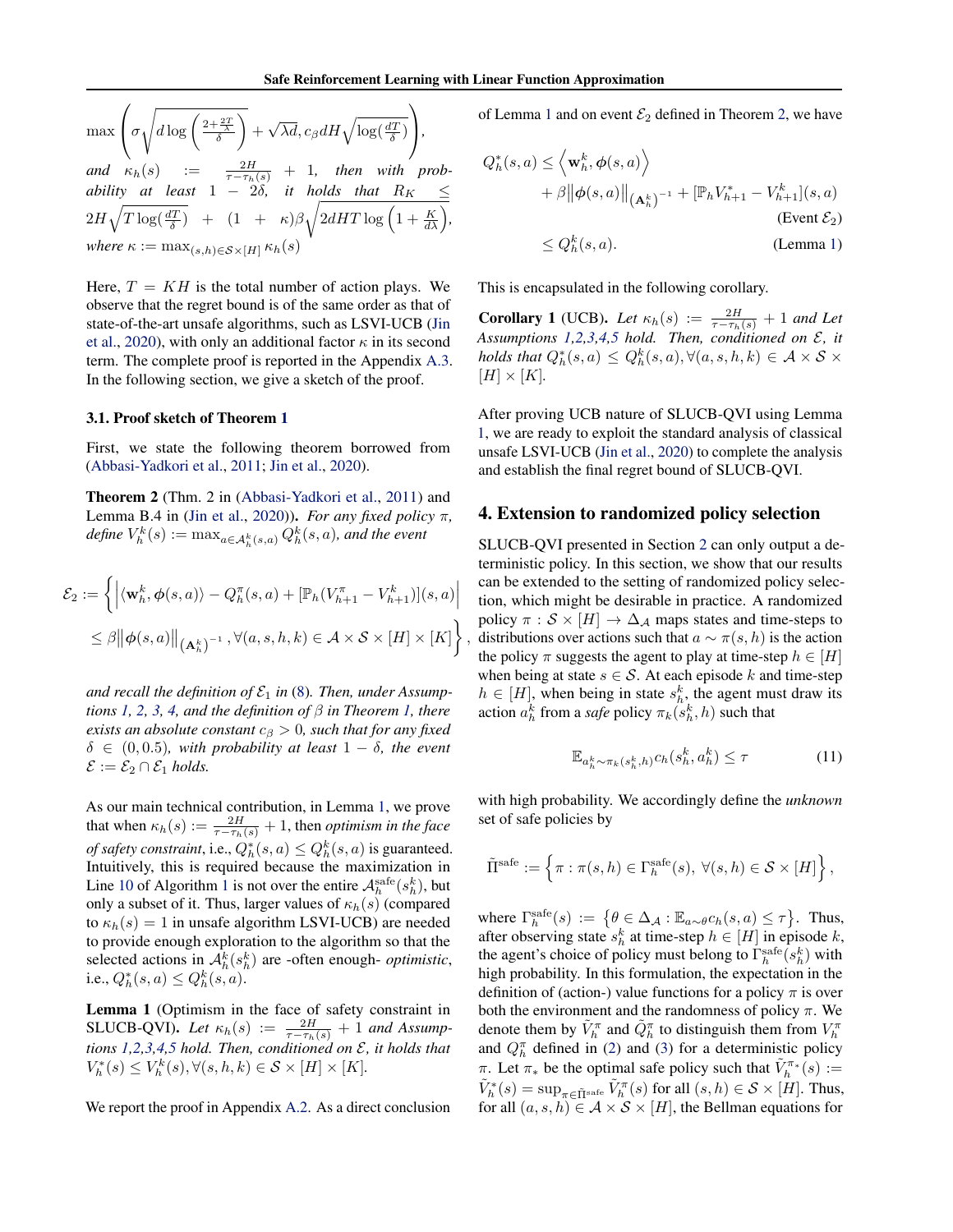+

<span id="page-6-0"></span>a safe policy  $\pi \in \tilde{\Pi}^{\text{safe}}$  and the optimal safe policy are

$$
\tilde{Q}_{h}^{\pi}(s, a) = r_{h}(s, a) + [\mathbb{P}_{h}\tilde{V}_{h+1}^{\pi}](s, a),
$$

$$
\tilde{V}_{h}^{\pi}(s) = \mathbb{E}_{a \sim \pi(s, h)} \left[ \tilde{Q}_{h}^{\pi}(s, a) \right],
$$
(12)

$$
\tilde{Q}_h^*(s, a) = r_h(s, a) + [\mathbb{P}_h \tilde{V}_{h+1}^*](s, a),
$$

$$
\tilde{V}_h^*(s) = \max_{\theta \in \Gamma_h^{\text{safe}}(s)} \mathbb{E}_{a \in \theta} \left[ \tilde{Q}_h^*(s, a) \right], \qquad (13)
$$

where  $\tilde{V}_{H+1}^{\pi}(s) = \tilde{V}_{H+1}^*(s) = 0$ , and the cumulative regret is defined as  $R_K := \sum_{k=1}^K \tilde{V}_1^*(s_1^k) - \tilde{V}_1^{\pi_k}(s_1^k)$ . This definition of safety constraint in [\(11\)](#page-5-0) frees us from star-convexity assumption on the sets  $\mathcal{D}(s) := \{ \phi(s, a) : a \in \mathcal{A} \}$  (As-sumption [5\)](#page-4-0), which is necessary for the deterministic policy selection approach. We propose a modification of SLUCB-QVI which is tailored to this new formulation and termed Randomized SLUCB-QVI (RSLUCB-QVI). This new algorithm also achieves a sub-linear regret with the same order as that of SLUCB-QVI, i.e.,  $\tilde{\mathcal{O}}\left(\kappa\sqrt{d^3H^3T}\right)$ .

While RSLUCB-QVI respects a milder definition of the safety constraint (cf. [\(11\)](#page-5-0)) compared to that considered in SLUCB-QVI (cf. [\(1\)](#page-1-0)), it still possesses significant superiorities over other existing algorithms solving CMDP with randomized policy selection [\(Efroni et al.,](#page-9-0) [2020;](#page-9-0) [Turchetta](#page-10-0) [et al.,](#page-10-0) [2020;](#page-10-0) [Garcelon et al.,](#page-9-0) [2020;](#page-9-0) [Zheng and Ratliff,](#page-10-0) [2020;](#page-10-0) [Ding et al.,](#page-9-0) [2020a;](#page-9-0) [Qiu et al.,](#page-9-0) [2020;](#page-9-0) [Ding et al.,](#page-9-0) [2020b;](#page-9-0) [Xu et al.,](#page-10-0) [2020;](#page-10-0) [Kalagarla et al.,](#page-9-0) [2020\)](#page-9-0). First, the safety constraint considered in these algorithms is defined by the *cumulative* expected cost over a horizon falling below a certain threshold, while RSLUCB-QVI guarantees that the expected cost incurred at each time-step an action is played (not over a horizon) is less than a threshold. Second, even for this looser definition of safety constraint, the best these algorithms can guarantee in terms of constraint satisfaction is a sub-linear bound on the number of constraint violation, whereas RSLUCB-QVI ensures *no constraint violation*.

#### 4.1. Randomized SLUCB-QVI

We now describe RSLUCB-QVI summarized in Algo-rithm [2.](#page-7-0) Let  $\phi^{\theta}(s) := \mathbb{E}_{a \sim \theta} \phi(s, a)$ . At each episode  $k \in [K]$ , in the first loop, the agent computes the estimated set of true unknown set  $\Gamma_h^{\text{safe}}(s)$  for all  $s \in \mathcal{S}$  as follows:

$$
\Gamma_h^k(s) :=
$$
\n
$$
\begin{cases}\n\theta \in \Delta_{\mathcal{A}} : \mathbb{E}_{a \sim \theta} \left[ \frac{\left\langle \Phi_0 \left( s, \phi(s, a) \right), \tilde{\phi} \left( s, a_0 \left( s \right) \right) \right\rangle}{\left\| \phi \left( s, a_0 \left( s \right) \right) \right\|_2} \tau_h(s) \right] \\
+ \max_{\nu \in C_h^k(s)} \left\langle \Phi_0^{\perp} \left( s, \mathbb{E}_{a \sim \theta} \left[ \phi(s, a) \right] \right), \nu \right\rangle \leq \tau \right\}\n\end{cases}
$$

$$
= \left\{ \theta \in \Delta_{\mathcal{A}} : \frac{\left\langle \Phi_{0} \left( s, \phi^{\theta}(s) \right), \tilde{\phi} \left( s, a_{0} \left( s \right) \right) \right\rangle}{\left\| \phi \left( s, a_{0} \left( s \right) \right) \right\|_{2}} \tau_{h}(s) \right\}
$$
\n
$$
\left\langle \gamma_{h,s}^{k}, \Phi_{0}^{\perp} \left( s, \phi^{\theta}(s) \right) \right\rangle + \beta \left\| \Phi_{0}^{\perp} \left( s, \phi^{\theta}(s) \right) \right\|_{\left( \mathbf{A}_{h,s}^{k} \right)^{-1}} \leq \tau \right\}
$$
\n(14)

.

Note that due to the linear structure of the MDP, we can again parametrize  $\tilde{Q}_h^*(s, a)$  by a linear form  $\langle \tilde{\mathbf{w}}_h^*, \boldsymbol{\phi}(s, a) \rangle$ , where  $\tilde{\mathbf{w}}_h^* := \boldsymbol{\theta}_h^* + \int_{\mathcal{S}} \tilde{V}_{h+1}^*(s') d\boldsymbol{\mu}(s')$ . In the next step, for all  $(s, a) \in S \times A$ , the agent computes

$$
\tilde{Q}_{h}^{k}(s,a) = \left\langle \tilde{\mathbf{w}}_{h}^{k}, \phi(s,a) \right\rangle + \kappa_{h}(s)\beta \left\| \phi(s,a) \right\|_{\left(\mathbf{A}_{h}^{k}\right)^{-1}},\tag{15}
$$

where  $\tilde{\mathbf{w}}_h^k$  :=  $(\mathbf{A}_h^k)^{-1} \tilde{\mathbf{b}}_h^k$  is the regularized least-squares estimator of  $\tilde{w}_h^*$  computed by the Gram matrix  $\mathbf{A}_h^k$  and  $\tilde{\mathbf{b}}_h^k$  :=  $\sum_{j=1}^{k-1} \phi_h^j [r_h^j +$  $\min\{\max_{\theta\in\Gamma^k_{h+1}(s^j_{h+1})}\mathbb{E}_{a\sim\theta}[\tilde{Q}_{h+1}^k(s^j_{h+1},a)]$  ,  $H\}].$  After these computations in the first loop, the agent draws actions  $a_h^k$  from distribution  $\Gamma_h^k(s_h^k)$  in the second loop. Define  $\tilde{V}_h^k(s):=\min\bigg\{\max_{\theta\in\Gamma_h^k(s)}\mathbb{E}_{a\sim\theta}\left[\tilde{Q}_h^k(s,a)\right],H\bigg\},$  and  $\mathcal{E}_3:=\biggl\{\Big|\langle\tilde{\mathbf{w}}_h^k,\boldsymbol{\phi}(s,a)\rangle-\tilde{Q}_h^{\pi}(s,a)+[\mathbb{P}_h\tilde{V}_{h+1}^{\pi}-\tilde{V}_{h+1}^k](s,a)\Big|$  $\leq \beta \big\|\boldsymbol{\phi}(s,a)\big\|_{\left(\mathbf{A}_h^k\right)^{-1}}, \forall (a,s,h,k) \in \mathcal{A} \times \mathcal{S} \times [H] \times [K]\bigg\}\,.$ 

It can be easily shown that the results stated in Theorem [2](#page-5-0) hold for the settings focusing on randomized policies, i.e., under Assumptions [1,](#page-2-0) [2,](#page-2-0) [3,](#page-4-0) and [4,](#page-4-0) and by the definition of  $\beta$  in Theorem [1,](#page-4-0) with probability at least  $1 - 2\delta$ , the event  $\tilde{\mathcal{E}} := \mathcal{E}_1 \cap \mathcal{E}_3$  holds. Therefore, as a direct conclusion of Proposition [1,](#page-4-0) it is guaranteed that conditioned on  $\mathcal{E}_1$ , all the policies inside  $\Gamma_h^k(s)$  are safe, i.e.,  $\Gamma_h^k(s) \subset \Gamma_h^{\text{safe}}(s)$ . Now, in the following lemma, we quantify  $\kappa_h(s)$ .

Lemma 2 (Optimism in the face of safety constraint in RSLUCB-QVI). Let  $\kappa_h(s) := \frac{2H}{\tau - \tau_h(s)} + 1$  and Assumptions [1,2](#page-2-0)[,3,4](#page-4-0) *hold.* Then, conditioned on event  $\tilde{\mathcal{E}}$ , it holds that  $\tilde{V}_h^*(s) \leq \tilde{V}_h^k(s), \forall (s, h, k) \in \mathcal{S} \times [H] \times [K].$ 

The proof is included in Appendix B.1. Using Lemma 2, we show that  $\tilde{Q}_h^*(s, a) \leq \tilde{Q}_h^{\tilde{k}}(s, a), \forall (a, s, h, k) \in \mathcal{A} \times \mathcal{S} \times$  $[H] \times [K]$ . This highlights the UCB nature of RSLUCB-QVI, allowing us to exploit the standard analysis of unsafe LSVI-UCB [\(Jin et al.,](#page-9-0) [2020\)](#page-9-0) to establish the regret bound.

Theorem 3 (Regret of RSLUCB-QVI). *Under Assumptions [1,](#page-2-0) [2,](#page-2-0) [3,](#page-4-0) and [4,](#page-4-0) there exists an absolute constant*  $c_{\beta} > 0$  such that for any fixed  $\delta \in (0, 1/3)$ , and the defi*nition of*  $\beta$  *in Theorem [1,](#page-4-0) if we set*  $\kappa_h(s) := \frac{2H}{\tau - \tau_h(s)} + 1$ ,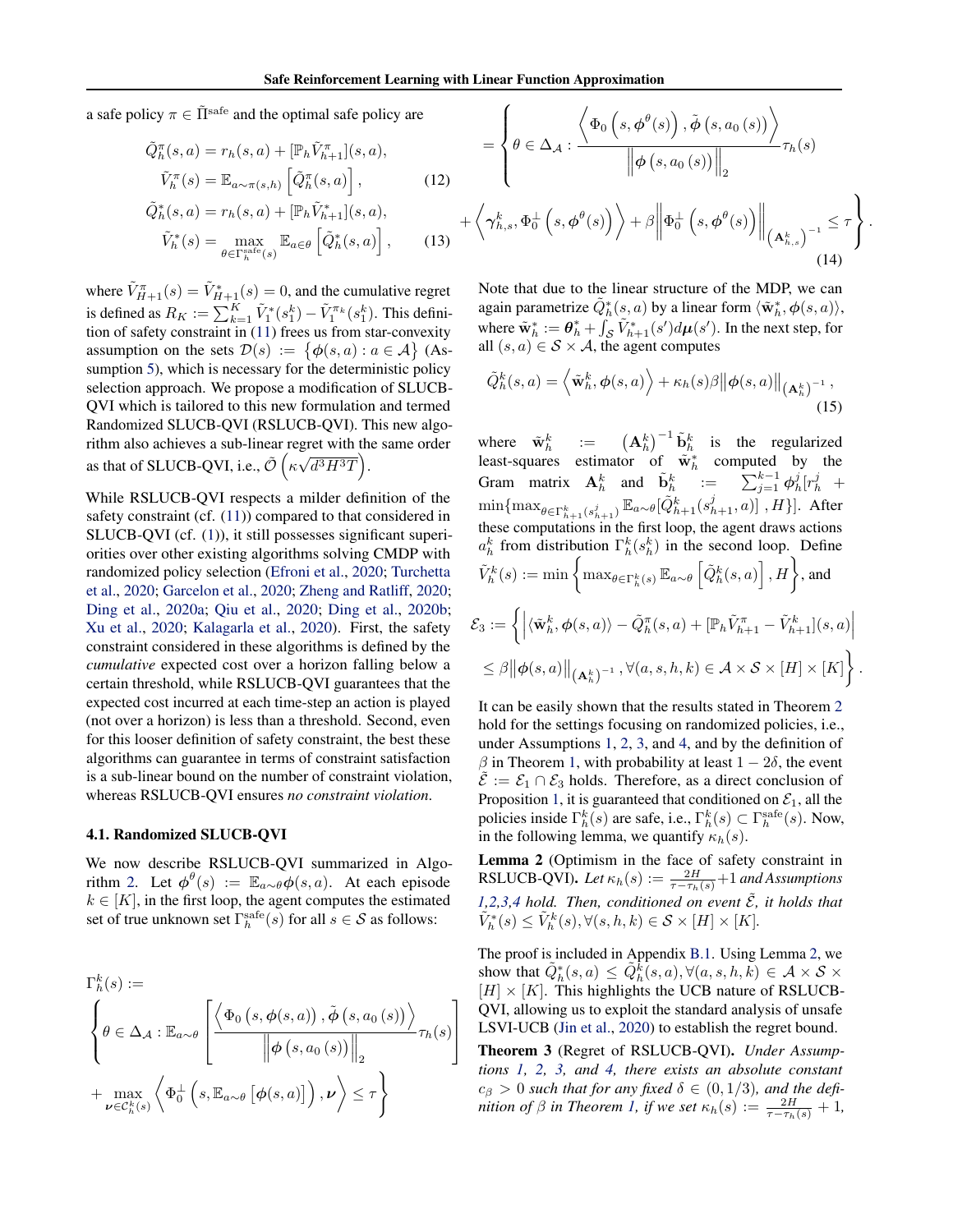<span id="page-7-0"></span>Algorithm 2 RSLUCB-QVI

1: **Input:** 
$$
A, \lambda, \delta, H, K, \tau, \kappa_h(s)
$$
  
\n2:  $\mathbf{A}_h^1 = \lambda I, \qquad \mathbf{A}_{h,s}^1 = \mathbf{A}_{h,s}^1 = \lambda \left(I - \tilde{\phi}(s, a_0(s))\tilde{\phi}^\top(s, a_0(s))\right) \tilde{\mathbf{b}}_h^1 = \mathbf{r}_{h,s}^1 = \mathbf{0}, \forall (s, h) \in S \times [H], \tilde{Q}_{H+1}^k(\ldots) = 0, \forall k \in [K]$   
\n3: **for** episodes  $k = 1$  **to**  $K$  **do**  
\n4: Observe the initial state  $s_1^k$ .  
\n5: **for** time-steps  $h = H$  **to** 1 **do**  
\n6: Compute  $\tilde{P}_h^k(s)$  as in (14)  $\forall s \in S$ .  
\n7: Compute  $\tilde{Q}_h^k(s, a)$  as in (15)  $\forall (s, a) \in S \times A$ .  
\n8: **end for**  
\n9: **for** time-steps  $h = 1$  **to**  $H$  **do**  
\n10: Play  $a_h^k \sim \arg \max_{\theta \in \Gamma_h^k(s_h^k)} \mathbb{E}_{a \sim \theta} [\tilde{Q}_h^k(s_h^k, a)]$   
\nand observe  $s_{h+1}^k$ ,  $r_h^k$  and  $z_h^k$ .  
\n11: **end for**  
\n12: **end for**



Figure 1. Comparison of SLUCB-QVI to the unsafe state-of-theart verifying that: 1) when LSVI-UCB [\(Jin et al.,](#page-9-0) [2020\)](#page-9-0) has knowledge of  $\boldsymbol{\gamma}_h^*$ , it outperforms SLUCB-QVI (without knowledge of  $\gamma_h^*$ ) as expected; 2) when LSVI-UCB does not know  $\gamma_h^*$  (as is the case for SLUCB-QVI) and its goal is to maximize  $r - \lambda' c$  instead of r, larger  $\lambda'$  leads to smaller per-episode reward and number of constraint violations while the number of constraint violations for SLUCB-QVI is zero.

*then with probability at least*  $1 - 3\delta$ *, it holds that*  $R_K \leq$  $2H\sqrt{T\log(\frac{dT}{\delta})}+2(1+\kappa)\beta\sqrt{2dHT\log\left(1+\frac{K}{d\lambda}\right)},$  where  $\kappa := \max_{(s,h)\in\mathcal{S}\times[H]} \kappa_h(s)$ .

See Appendix B.2 for the proof.

## 5. Experiments

In this section, we present numerical simulations to complement and confirm our theoretical findings. We evaluate the performance of SLUCB-QVI on synthetic environments and implement RSLUCB-QVI on the *Frozen Lake* environment

from OpenAI Gym [\(Brockman et al.,](#page-9-0) [2016\)](#page-9-0).

#### 5.1. SLUCB-QVI on synthetic environments

The results shown in Figure 1 depict averages over 20 realizations, for which we have chosen  $\delta = 0.01$ ,  $\sigma = 0.01$ ,  $\lambda = 1, d = 5, \tau = 0.5, H = 3$  and  $K = 10000$ . The parameters  $\{\boldsymbol{\theta}_h^*\}_{h\in[H]}$  and  $\{\boldsymbol{\gamma}_h^*\}_{h\in[H]}$  are drawn from  $\mathcal{N}(0, I_d)$ . In order to tune parameters  $\{\mu_h^*(.)\}_{h \in [H]}$  and the feature map  $\phi$  such that they are compatible with Assumption [1,](#page-2-0) we consider that the feature space  $\{\phi(s, a) : (s, a) \in S \times A\}$ is a subset of the *d*-dimensional simplex and  $\mathbf{e}_i^{\top} \boldsymbol{\mu}_h^*(.)$  is an arbitrary probability measure over S for all  $i \in [d]$ . This guarantees that Assumption [1](#page-2-0) holds.

Computing safe sets  $A_h^k(s)$  in the first loop of SLUCB-QVI (Line [6\)](#page-3-0), is followed by selecting an action that maximizes a linear function (in feature map  $\phi$ ) over the feature space  $\mathcal{D}_h^k(s_h^k) := \{ \phi(s_h^k, a) : a \in \mathcal{A}_h^k(s_h^k) \}$  in its second loop (Line [10\)](#page-3-0). Unfortunately, even if the feature space  $\{\phi(s, a) : (s, a) \in S \times A\}$  is convex, the set  $\mathcal{D}_h^k(s_h^k)$  can have a form over which maximizing the linear function is intractable. In our experiments, we define map  $\phi$  such that the sets  $\mathcal{D}(s)$  are star convex and *finite* around  $\phi\left(s, a_0\left(s\right)\right)$ with  $N = 100$  (see Definition 1) and therefore, we can show that the optimization problem in Line [10](#page-3-0) of SLUCB-QVI can be solved efficiently (see Appendix C for a proof).

**Definition 1** (Finite star convex set). A star convex set  $D$ around  $\mathbf{x}_0 \in \mathbb{R}^d$  is finite, if there exist finitely many vectors  $\{\mathbf x_i\}_{i=1}^N$  such that  $\mathcal{D} = \bigcup_{i=1}^N [\mathbf x_0, \mathbf x_i]$ , where  $[\mathbf x_0, \mathbf x_i]$  is the line connecting  $x_0$  and  $x_i$ .

Figure 1 depicts the average per-episode reward of SLUCB-QVI and compares it to that of baseline and emphasizes the value of SLUCB-QVI in terms of respecting the safety constraints at all time-steps. Specifically, we compare SLUCB-QVI with 1) LSVI-UCB [\(Jin et al.,](#page-9-0) [2020\)](#page-9-0) when it has knowledge of safety constraints, i.e.,  $\gamma_h^*$ ; and 2) LSVI-UCB, when it does not know  $\gamma_h^*$  (as is the case for SLUCB-QVI) and its goal is to maximize the function  $r - \lambda' c$ , with the constraint being pushed into the objective function, for different values of  $\lambda' = 0.8, 0.85, 0.9$  and 0.95. Thus, playing costly actions is discouraged via low rewards. The plot verifies that LSVI-UCB with knowledge of  $\gamma_h^*$  outperforms SLUCB-QVI without knowledge of  $\gamma_h^*$  as expected. Also, larger  $\lambda'$  leads to smaller per-episode reward and number of constraint violations when LSVI-UCB seeks to maximize  $r - \lambda' c$  (without knowledge of  $\gamma_h^*$ ) while the number of constraint violations for SLUCB-QVI is zero.

#### 5.2. RSLUCB-QVI on Frozen Lake environment

We evaluate the performance of RSLUCB-QVI in the Frozen Lake environment. The agent seeks to reach a goal in a  $10 \times 10$  2D map (Figure [2a\)](#page-8-0) while avoiding dangers.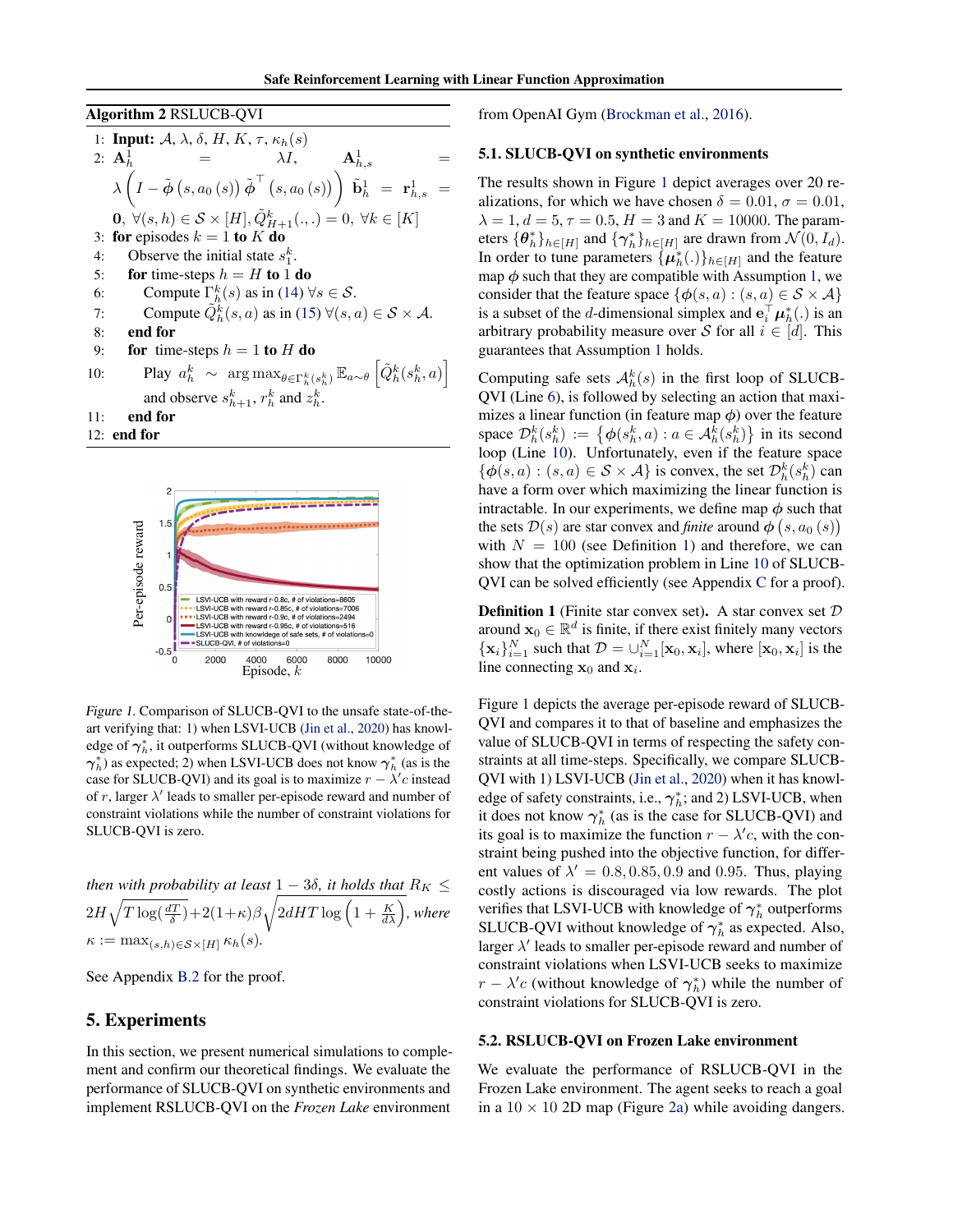<span id="page-8-0"></span>

Figure 2. Comparison of RSLUCB-QVI and CISR [\(Turchetta et al.,](#page-10-0) [2020\)](#page-10-0) in Frozen Lake environment.

At each time step, the agent can move in four directions, i.e.,  $A = \{a_1 : \text{left}, a_2 : \text{right}, a_3 : \text{down}, a_4 : \text{up}\}.$  With probability 0.9 it moves in the desired direction and with probability 0.05 it moves in either of the orthogonal directions. We set  $H = 1000$ ,  $K = 10$ ,  $d = |\mathcal{S}| = 100$ , and  $\mu^*(s) \sim \mathcal{N}(0, I_d)$  for all  $s \in \mathcal{S} = \{s_1, \ldots, s_{100}\}.$ We then properly specified the feature map  $\phi(s, a)$  for all  $(s, a) \in S \times A$  by solving a set of linear equations such that the transition specifics of the environment explained above are respected. In order to interpret the requirement of avoid-ing dangers as a constraint of form [\(11\)](#page-5-0), we tuned  $\gamma^*$  and  $\tau$ as follows: the cost of playing action  $a \in \mathcal{A}$  at state  $s \in \mathcal{S}$ is the probability of the agent moving to one of the danger states. Therefore a safe policy insures that the expected value of probability of moving to a danger state is a small value. To this end, we set  $\gamma^* = \sum_{s \in \text{Danger states}} \mu^*(s)$  and  $\tau = 0.1$ . Also, for each state  $s \in \mathcal{S}$  a safe action, playing which leads to one of the danger states with small probability ( $\tau = 0.1$ ) is given to the agent. We solve a set of linear equations to tune  $\theta^*$  such that at each state  $s \in \mathcal{S}$ , the direction which leads to a state that is closest to the goal state gives the agent a reward 1, while playing other three directions gives it a reward 0.01. This model persuades the agent to move towards to the goal.

After specifying the feature map  $\phi$  and tuning all parameters, we implemented RSLUCB-QVI for 10 interaction units (episodes) i.e,  $K = 10$ ) each consisting of 1000 time-steps (horizon), i.e.,  $H = 1000$ ). During each interaction unit (episode) and after each move, the agent can end up in one of three kinds of states: 1) goal, resulting in a successful termination of the interaction unit; 2) danger, resulting in a failure and the consequent termination of the interaction unit; 3) safe. The agent receives a return of 6 for reaching the goal and 0.01 otherwise.

In Figure 2, we report the average of success rate and return over 20 agents for each of which we implemented RSLUCB-QVI 10 times and compare our results with that of CISR proposed by [\(Turchetta et al.,](#page-10-0) [2020\)](#page-10-0) in which a teacher helps the agent in selecting safe actions by making

interventions. While the performances of both approaches, RSLUCB-QVI and CISR, are fairly comparable, an important point to consider is that each interaction unit (episode) in CISR consists of 10000 time-steps whereas this number is 1000 in RSLUCB-QVI. Notably, the learning rate of RSLUCB-QVI is faster than that of CISR. Also it is noteworthy that we comparedRSLUCB-QVI with CISR when it uses the *optimized* intervention, which gives the best results compared to other types of intervention.

# 6. Conclusion

In this paper, we developed SLUCB-QVI and RSLUCB-QVI, two safe RL algorithms in the setting of finite-horizon linear MDP. For these algorithms, we provided sub-linear regret bounds  $\tilde{\mathcal{O}}\left(\kappa\sqrt{d^3H^3T}\right)$ , where H is the duration of each episode,  $d$  is the dimension of the feature mapping,  $\kappa$  is a constant characterizing the safety constraints, and  $T = KH$  is the total number of action plays. We proved that with high probability, they never violate the unknown safety constraints. Finally, we implemented SLUCB-QVI and RSLUCB-QVI on synthetic and Frozen Lake environments, respectively, which confirms that our algorithms have performances comparable to that of state-of-the-art that either have knowledge of the safety constraint or take advantage of a teacher's advice helping the agent avoid unsafe actions.

## Acknowledgements

We thank Mohammad Ghavamzadeh for discussion and bringing finite star convex sets into our attention.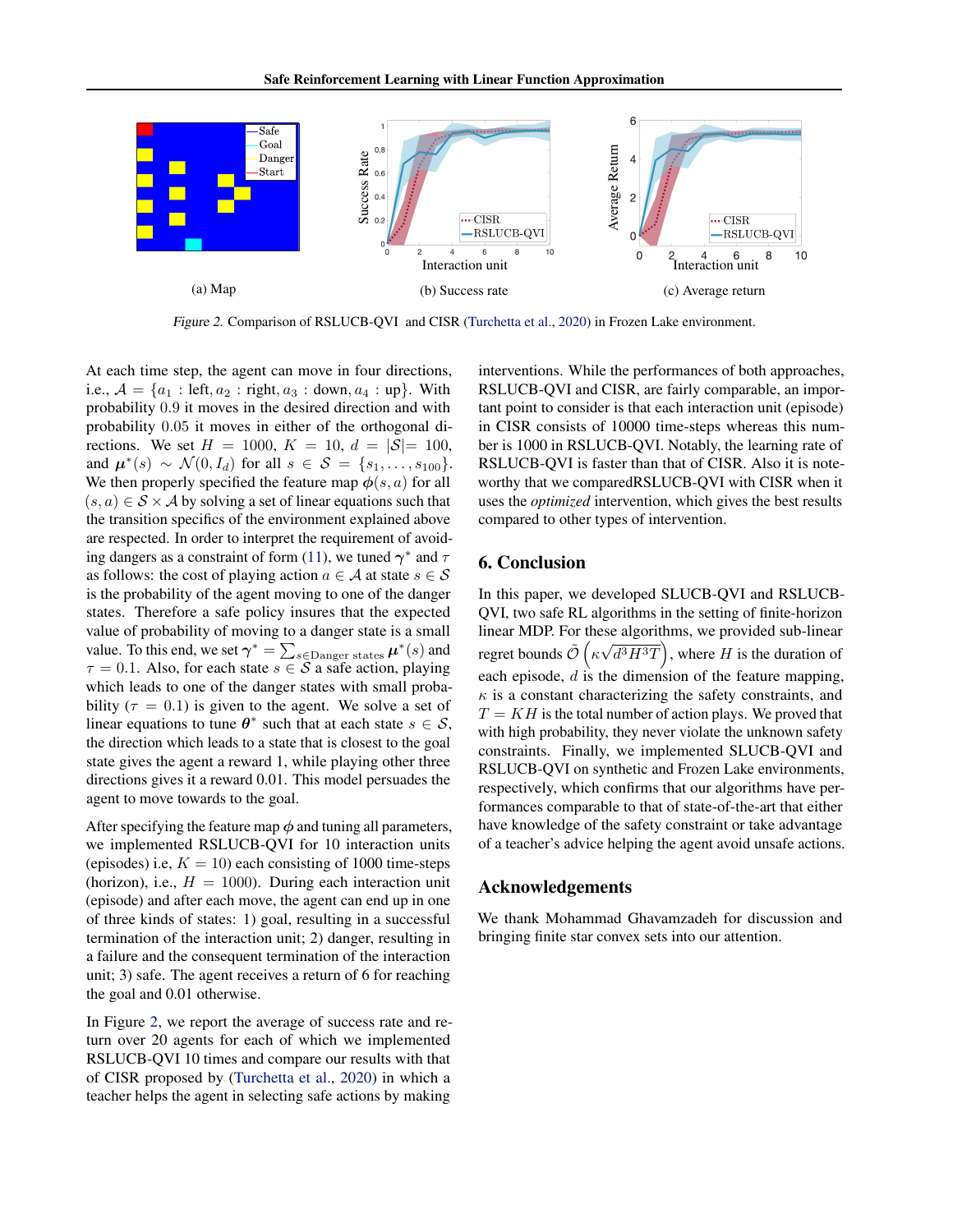# <span id="page-9-0"></span>References

- Abbasi-Yadkori, Y., Pál, D., and Szepesvári, C. (2011). Improved algorithms for linear stochastic bandits. In *Advances in Neural Information Processing Systems*, pages 2312–2320.
- Abe, N., Melville, P., Pendus, C., Reddy, C. K., Jensen, D. L., Thomas, V. P., Bennett, J. J., Anderson, G. F., Cooley, B. R., Kowalczyk, M., et al. (2010). Optimizing debt collections using constrained reinforcement learning. In *Proceedings of the 16th ACM SIGKDD international conference on Knowledge discovery and data mining*, pages 75–84.
- Achiam, J., Held, D., Tamar, A., and Abbeel, P. (2017). Constrained policy optimization. In *International Conference on Machine Learning*, pages 22–31. PMLR.
- Amani, S., Alizadeh, M., and Thrampoulidis, C. (2019). Linear stochastic bandits under safety constraints. In *Advances in Neural Information Processing Systems*, pages 9252–9262.
- Amani, S. and Thrampoulidis, C. (2021). Decentralized multi-agent linear bandits with safety constraints. *Proceedings of the AAAI Conference on Artificial Intelligence*, 35(8):6627–6635.
- Bai, Y., Xie, T., Jiang, N., and Wang, Y.-X. (2019). Provably efficient q-learning with low switching cost. *arXiv preprint arXiv:1905.12849*.
- Berkenkamp, F., Turchetta, M., Schoellig, A., and Krause, A. (2017). Safe model-based reinforcement learning with stability guarantees. In *Advances in neural information processing systems*, pages 908–918.
- Bertsekas, D. P. et al. (2000). *Dynamic programming and optimal control: Vol. 1*. Athena scientific Belmont.
- Bradtke, S. J. and Barto, A. G. (1996). Linear least-squares algorithms for temporal difference learning. *Machine learning*, 22(1-3):33–57.
- Brockman, G., Cheung, V., Pettersson, L., Schneider, J., Schulman, J., Tang, J., and Zaremba, W. (2016). Openai gym. *arXiv preprint arXiv:1606.01540*.
- Chow, Y., Nachum, O., Duenez-Guzman, E., and Ghavamzadeh, M. (2018). A lyapunov-based approach to safe reinforcement learning. In *Advances in neural information processing systems*, pages 8092–8101.
- Ding, D., Wei, X., Yang, Z., Wang, Z., and Jovanović, M. R. (2020a). Provably efficient safe exploration via primal-dual policy optimization. *arXiv preprint arXiv:2003.00534*.
- Ding, D., Zhang, K., Basar, T., and Jovanovic, M. (2020b). Natural policy gradient primal-dual method for constrained markov decision processes. *Advances in Neural Information Processing Systems*, 33.
- Efroni, Y., Mannor, S., and Pirotta, M. (2020). Explorationexploitation in constrained mdps. *arXiv preprint arXiv:2003.02189*.
- Garcelon, E., Ghavamzadeh, M., Lazaric, A., and Pirotta, M. (2020). Conservative exploration in reinforcement learning. In *International Conference on Artificial Intelligence and Statistics*, pages 1431–1441. PMLR.
- Jin, C., Yang, Z., Wang, Z., and Jordan, M. I. (2020). Provably efficient reinforcement learning with linear function approximation. In *Conference on Learning Theory*, pages 2137–2143.
- Kalagarla, K. C., Jain, R., and Nuzzo, P. (2020). A sampleefficient algorithm for episodic finite-horizon mdp with constraints. *arXiv preprint arXiv:2009.11348*.
- Moradipari, A., Amani, S., Alizadeh, M., and Thrampoulidis, C. (2019). Safe linear thompson sampling. *arXiv preprint arXiv:1911.02156*.
- Pacchiano, A., Ghavamzadeh, M., Bartlett, P., and Jiang, H. (2020). Stochastic bandits with linear constraints. *arXiv preprint arXiv:2006.10185*.
- Paternain, S., Calvo-Fullana, M., Chamon, L. F., and Ribeiro, A. (2019a). Safe policies for reinforcement learning via primal-dual methods. *arXiv preprint arXiv:1911.09101*.
- Paternain, S., Chamon, L. F., Calvo-Fullana, M., and Ribeiro, A. (2019b). Constrained reinforcement learning has zero duality gap. *arXiv preprint arXiv:1910.13393*.
- Qiu, S., Wei, X., Yang, Z., Ye, J., and Wang, Z. (2020). Upper confidence primal-dual optimization: Stochastically constrained markov decision processes with adversarial losses and unknown transitions. *arXiv preprint arXiv:2003.00660*.
- Stooke, A., Achiam, J., and Abbeel, P. (2020). Responsive safety in reinforcement learning by pid lagrangian methods. In *International Conference on Machine Learning*, pages 9133–9143. PMLR.
- Sutton, R. S. and Barto, A. G. (2018). *Reinforcement learning: An introduction*. MIT press.
- Szepesvári, C. (2010). Algorithms for reinforcement learning. *Synthesis lectures on artificial intelligence and machine learning*, 4(1):1–103.